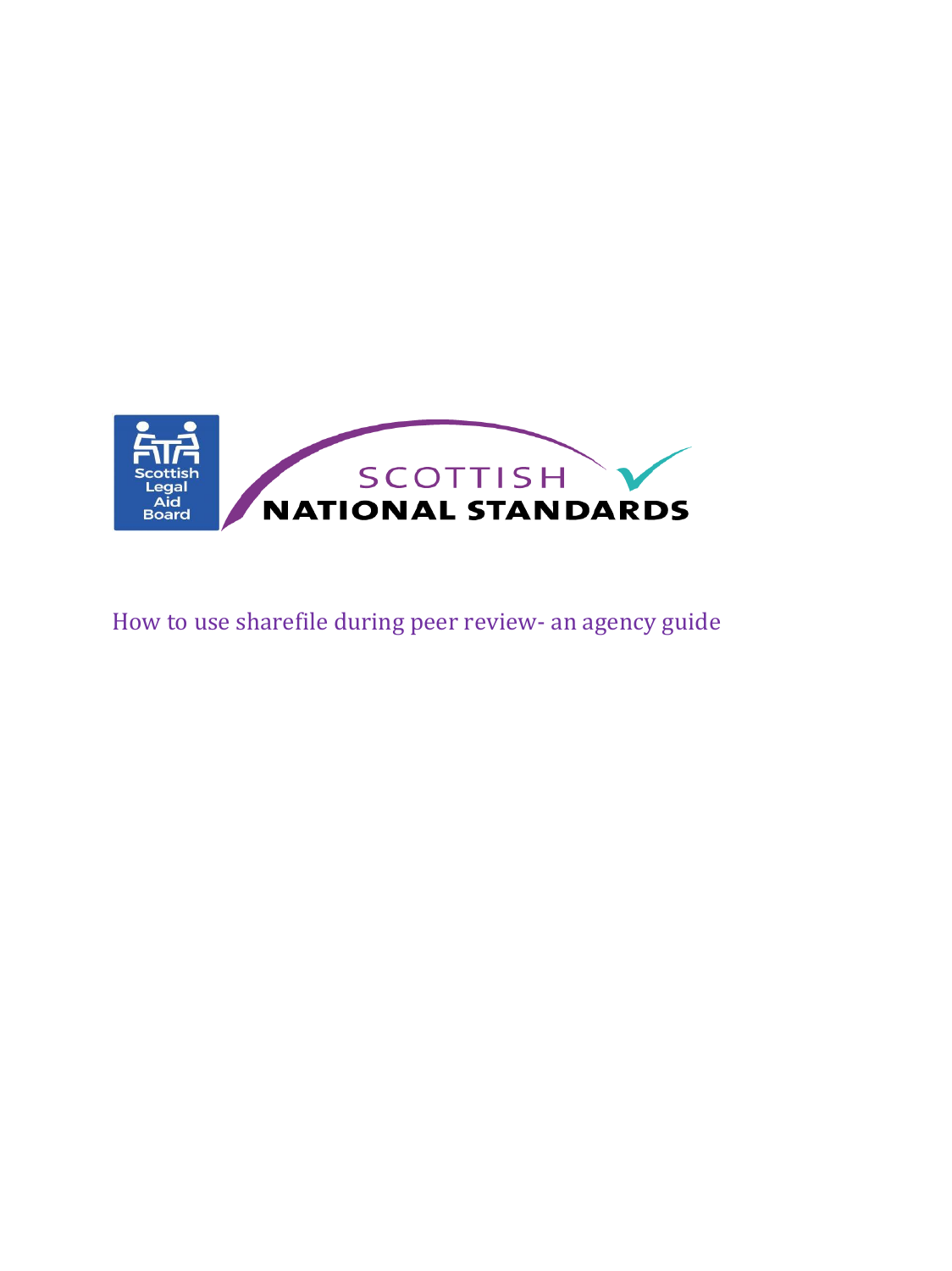

# **Contents**

Introduction and general information Page 3 Downloading the documents you need to complete for peer review Page 6 Uploading the completed peer review documents and case files Page 10

# **Quick links**

Click on the highlighted links to access these parts of the document:

How to download from the sharefile [email](#page-5-0) How to download from the sharefile [website](#page-7-0) How to upload from the sharefile [email](#page-9-0)  How to upload to the agency folder via the sharefile [website](#page-11-0)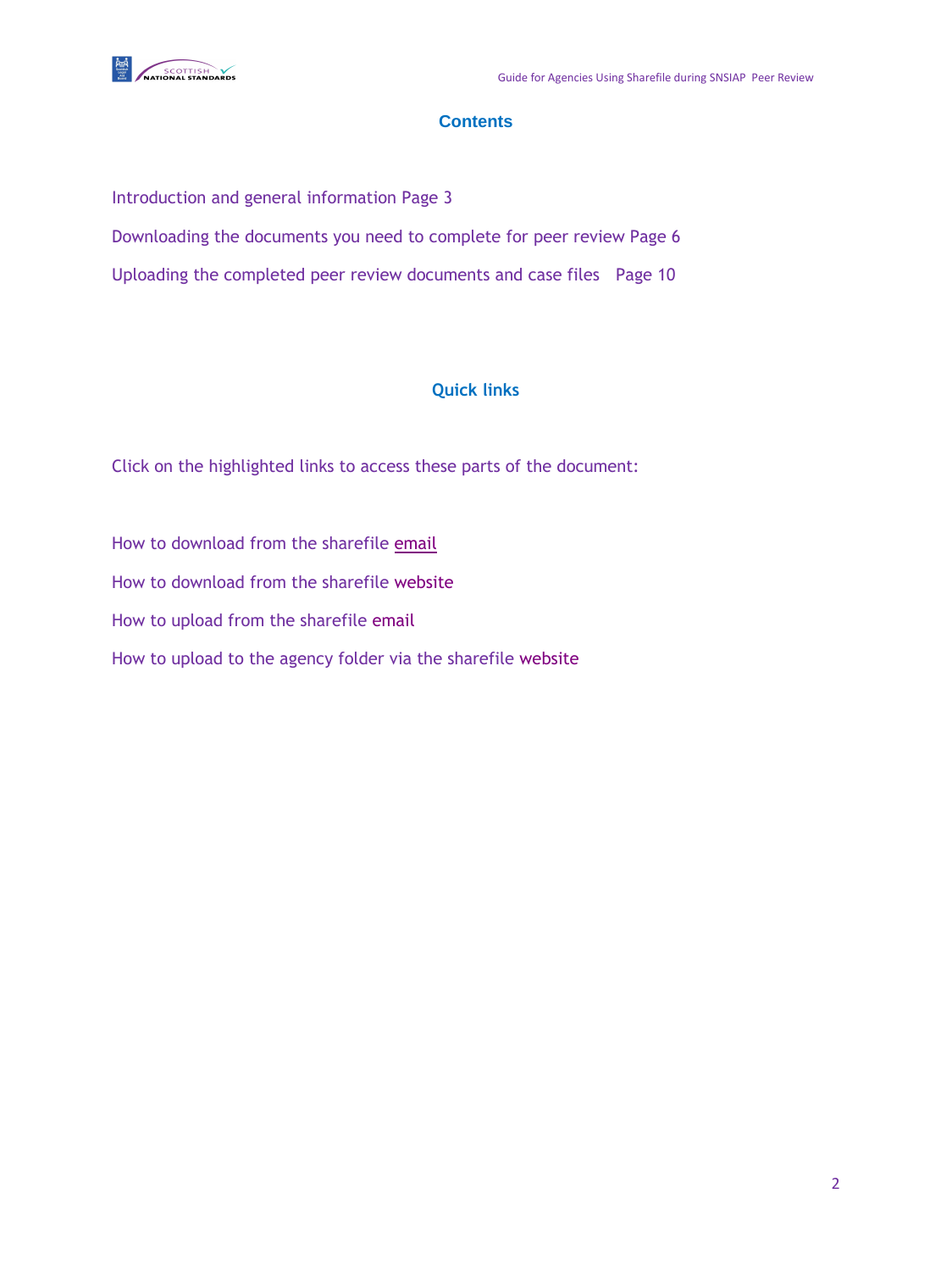

# **What is sharefile?**

Sharefile is a file sharing platform from Citrix which allows you to securely upload and download files. The Scottish Legal Aid Board/Slab runs its version of the platform for Slab's internal and external customers providing technical support. The information is stored on Slab's own servers. This replaces what was previously used by Slab for file sharing. It is an easy to use platform and you will receive Sharefile emails, which has links you can click, to your inbox from the SNSIAP team via Sharefile. It operates in accordance with GDPR and if uploading files, a data sharing agreement will require to be completed.

## **How will the agency be using sharefile during peer review?**

In the peer review process, you will:

- Issued with this user guide at the seminar and in your sharefile folder. You can also access this via the website.
- Have access to copy of the timetable, user guides, guidance notes and other useful documents in your folder for you to use during peer review
- Receive/download your timetable from your sharefile folder and the peer review questionnaire/prq
- Complete the peer review questionnaire/ prq and upload it to sharefile
- Receive/download your case selection grid/csg and data sharing agreement from your sharefile folder.
- Complete the case selection grid/csg and data sharing agreement, and upload them via sharefile
- Complete the topic case selection grid and upload it to your sharefile folder along with case files if you are uploading cases.
- Receive emails when you are you required to meet deadlines e.g. an email reminding you that your prq is shortly due.
- The Moderation Committee decision and reports when the final decision is made on your peer review. This folder will be restricted access to the agency manager only.

You will be provided with examples of these documents and information on how to complete these at the training seminar you will be invited to attend prior to the peer review slot. Please check our website or emails you have been sent if you have been invited to the seminar and not yet booked your place.

We will send all the documents to complete via sharefile. You will not receive any documents attached to emails for completion.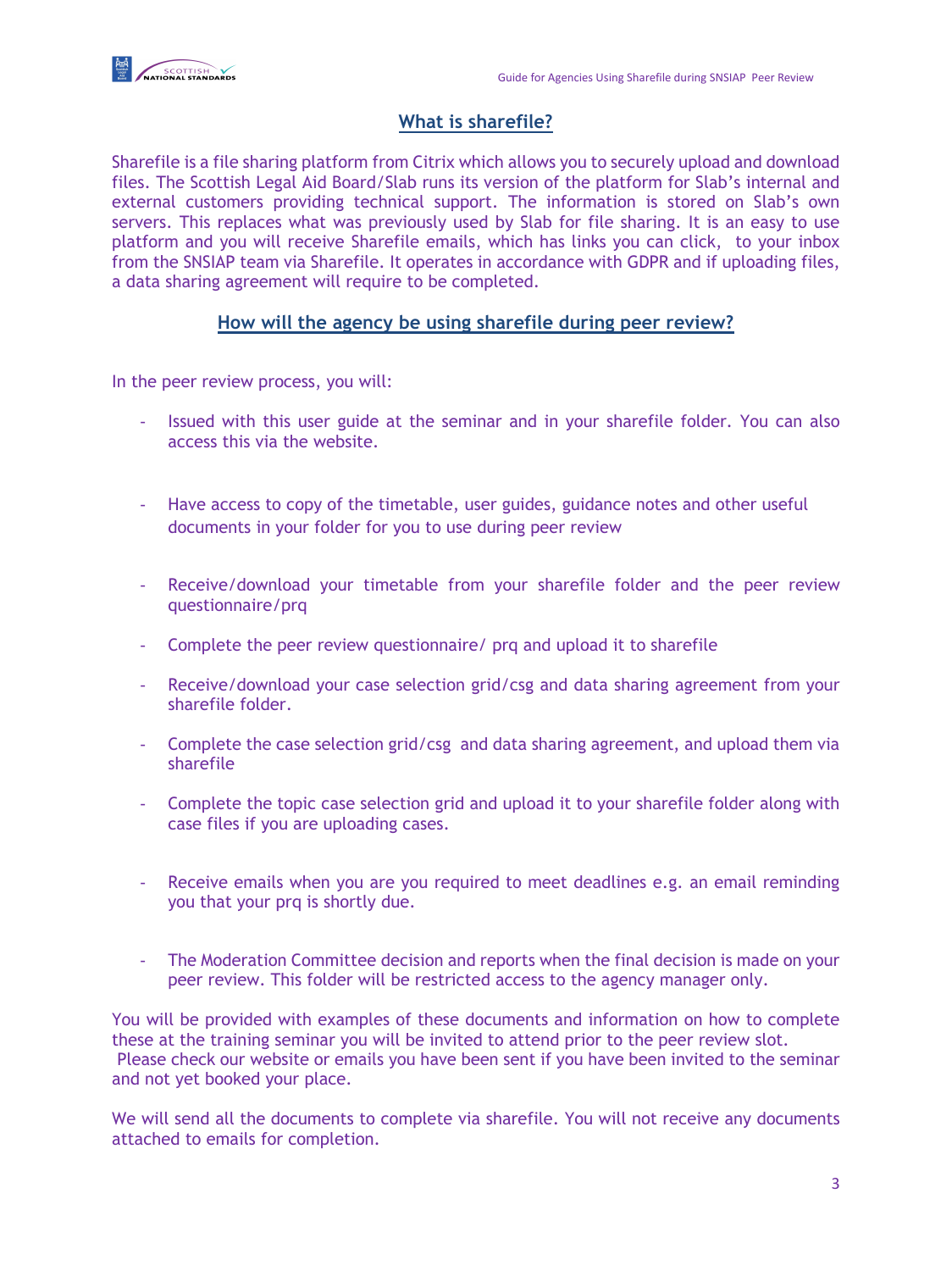

We will ask you to send **all documents via uploading to sharefile. Your agency is not to email any documents for peer review as sharefile is a more secure platform and is easier to administer. If you do send documents by email, you will be asked to upload these to your sharefile folder.**

# **How does the agency get a sharefile log in?**

You will should already have been sent log in details from the SNSIAP team for the initial peer review contact. This will allow you to set up a password. If you have not you will be asked to create a password when you first use Sharefile.

If you do require more than one log in for other members of staff or have not received an initial log in, please contact [snsiap@slab.org.uk](mailto:snsiap@slab.org.uk) to arrange this.

We can add more than one user from an agency and will email all the members who have user details with the same requests during the peer review from sharefile.

We will set you up with a user account for each user and an agency folder before your peer review slot begins. The agency folder will be accessible to all users.

Each user will have their own login and their own password- which they create themselves. There will not be one generic login for each agency.

Once added all users will receive sharefile emails from the SNSIAP Team.

# **Who should the agency get added as users?**

We will add initially the person who has contacted us for the peer review slot as a user. If this person is no longer involved with the peer review process, you must inform us immediately by emailing the new contact details to [snsiap@slab.org.uk](mailto:snsiap@slab.org.uk)

With sharefile, we can provide user access and create a distribution group for more than one user. This means you can add any member of staff who is going to be involved with the peer review process and will need access to sharefile. The agency group will then all receive emails from the SNSIAP team about peer review at the same time.

You can either provide the names of all the staff members on the prq or email us separately. We need their name, job title and their work email address.

Once we have added all the users, all users will get emails from us via sharefile allowing them access to complete that stage of the peer review process. They set up their own log in and access the agency folder.

It is helpful to add as many users as you can which are working on the peer review process as if a person is absent, then you still have access to your agency folder. It is also helpful if you have more than one team in your agency uploading files simultaneously e.g. a benefit team and money and debt team.

If you don't want teams each seeing others cases, for example money and debt team seeing the uploaded benefit cases, we can restrict access for the staff members to only see their topic folder. If you like us to do this, please contact us.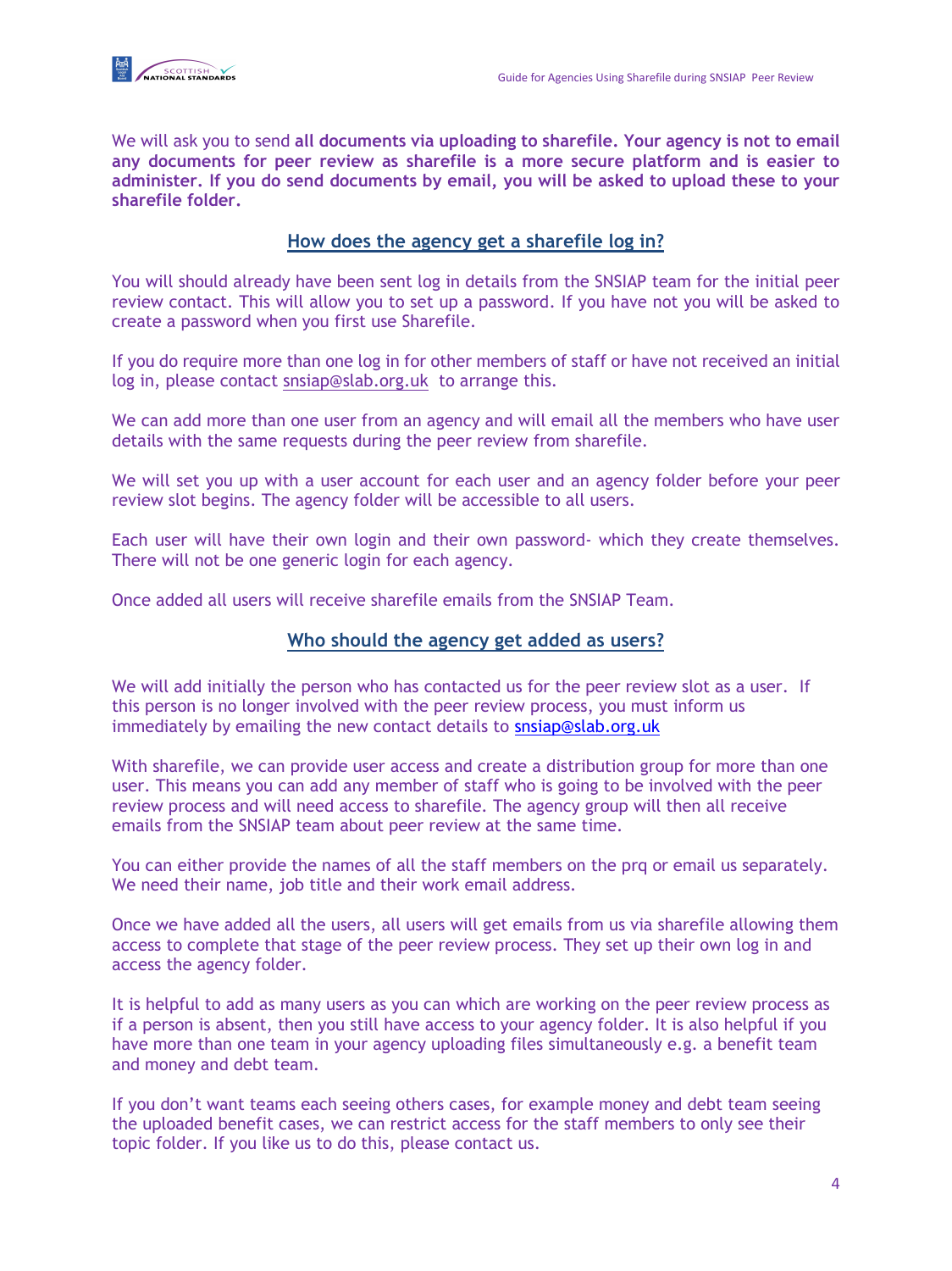

We can easily add users- just email [snsiap@slab.org.uk](mailto:snsiap@slab.org.uk) to discuss this or telephone the SNSIAP Team.

# **How can the files be uploaded or downloaded via sharefile?**

There are two methods or options for you to upload/download files:

- You can log into the sharefile website via the website link provided by slab and upload/download it via this website
- Click on the sharefile link in the email you are sent and then download/upload the files as instructed to in the email. This gives you direct access into your agency folder.

Each option takes the same amount of time, either way can be used and it depends on which way you find easier. You will always have both options available to upload and download files throughout peer review.

If you have any technical difficulties, please contact the SNSIAP team via email [snsiap@slab.org.uk](mailto:snsiap@slab.org.uk) for assistance. Do not try to rectify any technical errors with sharefile platform yourself as slab can provide technical assistance with sharefile.

## **What if the agency needs technical assistance?**

Please contact the SNSIAP team via email [snsiap@slab.org.uk](mailto:snsiap@slab.org.uk) with any queries or difficulties you have in using the Sharefile platform. The team will either answer your query or if needed contact Slab's IS team. Slab IS provides support for the platform. SNSIAP team should always be contacted for technical assistance and you should not try to fix any errors with sharefile yourself as the Slab 's IS team administers this platform.

**Please do not reply to the sharefile email direct with technical queries. The snsiap email address should be used which is [snsiap@slab.org.uk](mailto:snsiap@slab.org.uk)**

**You should always email [snsiap@slab.org.uk](mailto:snsiap@slab.org.uk) do not reply to the sharefile emails direct as this could delay the team in responding to your query.** 

Below are instructions on how you undertake uploading and downloading.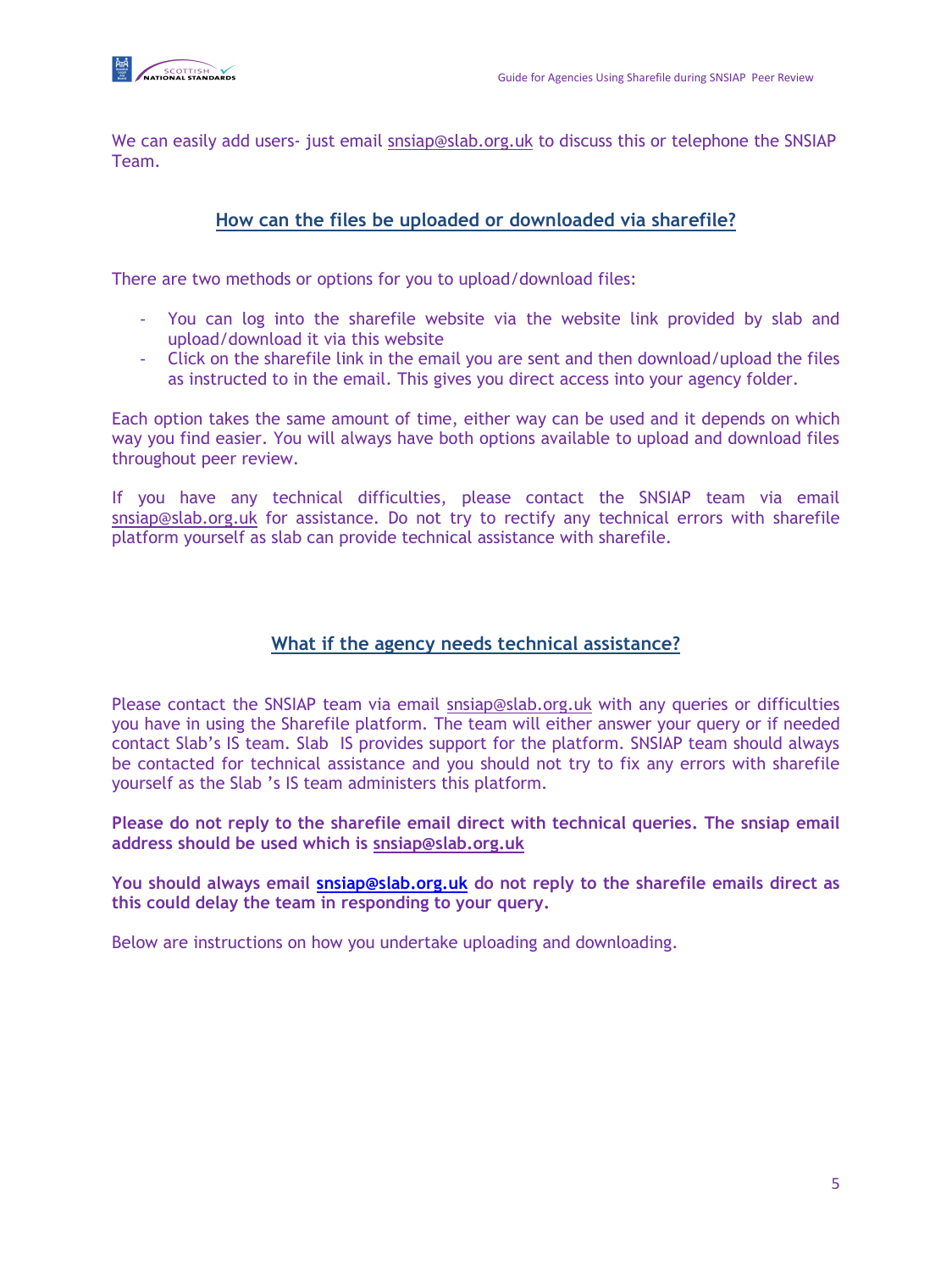

## **Downloading the documents needed to complete for peer review**

First you need to download documents for peer review.

You can download the documents from Sharefile:

- via the Sharefile email which has a link for you to click
- Or by logging into the Sharefile website.

This guide is the technical guide on how to use the platform. If you have queries on how to complete the documents, please refer to the guidance notes on our Slab website or which are available in your Sharefile folder.

#### <span id="page-5-0"></span>**How to download files from a Sharefile email**

1. Click the link in the email from the SNSIAP team. The link may appear as a ShareFile link or a Download button. This email will have sharefile, Slab and SNSIAP on the email. The email will clearly explain what you have to complete.

There is a copy of the email on the next page:

- There is a date on the top right corner which is the date the link expires. If you do not click the link by this date, you will no longer get access to this document.
- Instructions on what to complete.
- A blue download button to download the documents

Sharefile is a secure file sharing platform- this means it is ok for you to download the documents we send to your pc.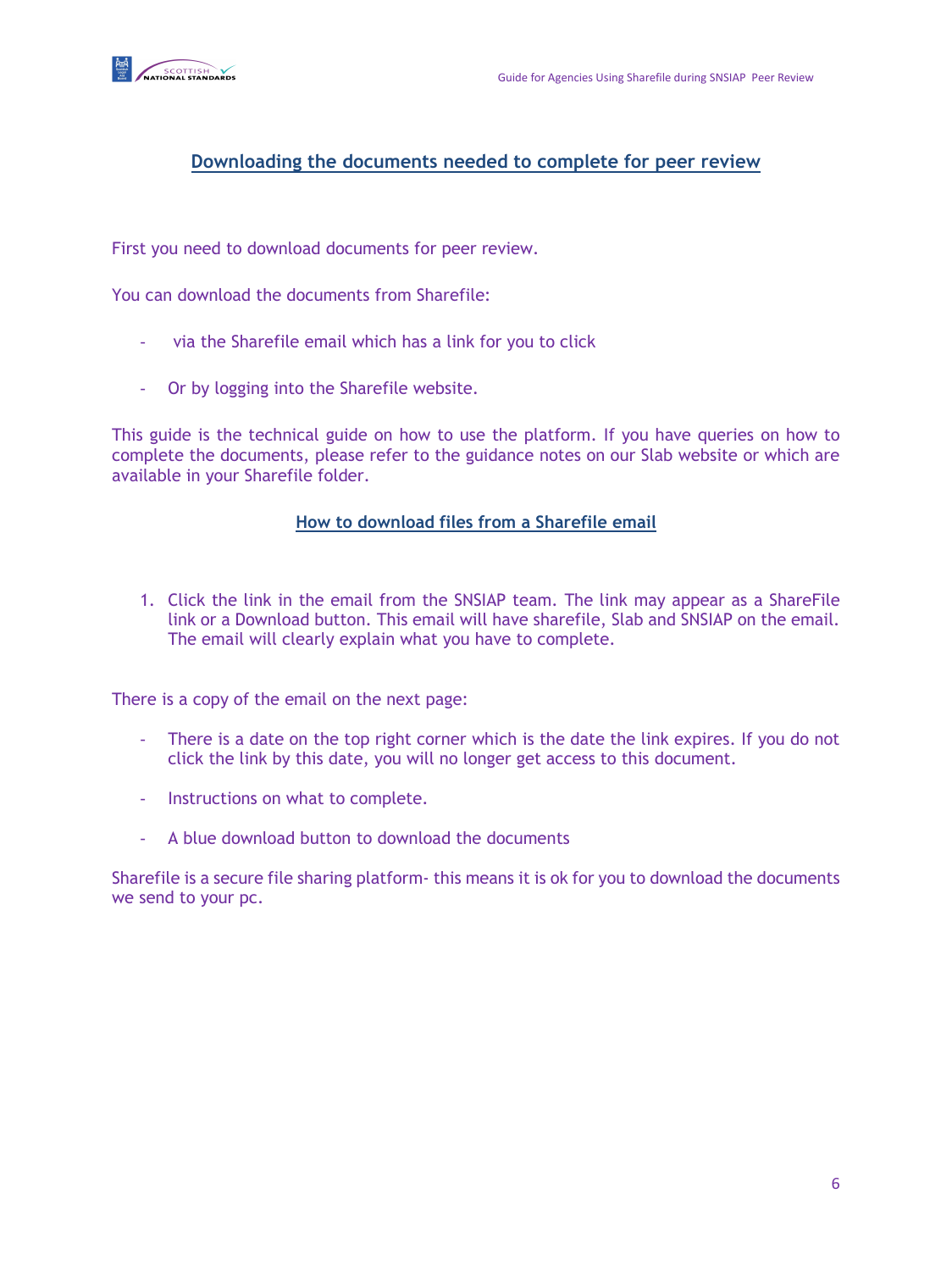



2. On the download page, you can download the files/documents you have been asked to complete. You will be asked to complete your log in details before getting access to this page to download the documents.

Remember each user added has their own log in and password. There is not one general log in for an agency. If you forget your password, use the link on the Sharefile site to reset it.

- 3. Use the blue Download button to download the files. When downloading files from ShareFile, the files will be downloaded to your computer. It will show you what folder the documents have downloaded to.
- 4. Once downloaded, you should complete the documents by the deadline provided on the email and upload them to sharefile. Please email the team once you have done this, and if you have any queries or have technical issues by emailing [snsiap@slab.org.uk](mailto:snsiap@slab.org.uk)

This guide tells you in a later section how to upload documents.

**Please do not email documents once completed to the team- all documents must be uploaded to sharefile.**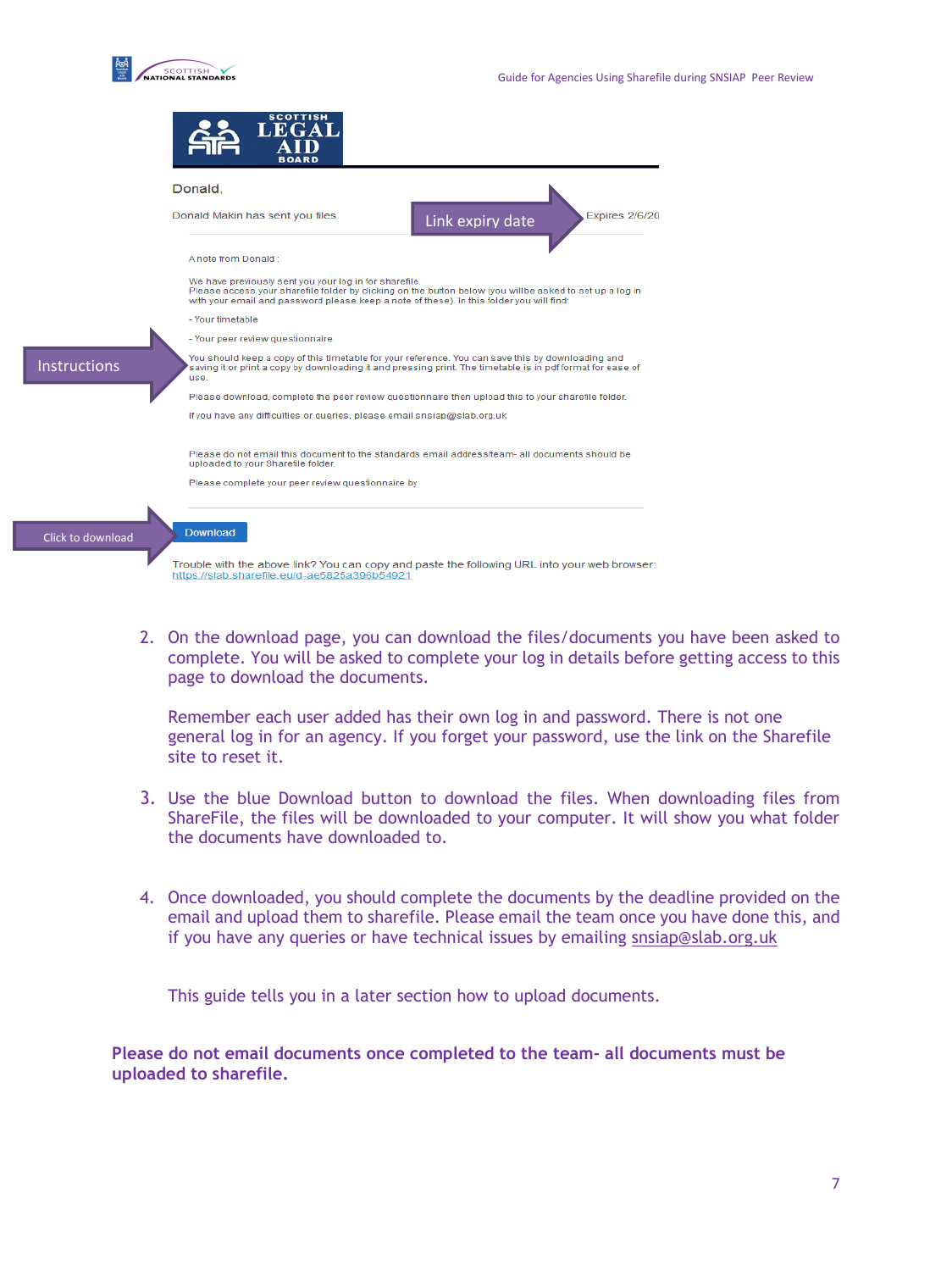

## <span id="page-7-0"></span>**How to download files using the ShareFile website**

1. Go to the sharefile website. The SNSIAP team have provided you with the link. Here is the link if you require it again to access Sharefile <https://slab.sharefile.eu/> on the home page you need to log into the platform with the login details we previously sent and your password. If you forget your password, use the reset password link.

2. Click into your agency folder. This is the folder with the name "SNSIAP: followed by the name of your agency".

Your agency folder will be located in the **Shared Folders** section. . This can be found on the dashboard- which is the first page you see when you log into sharefile. Shared folders is on the left of the sharefile screen.

This is the folder you will use to download documents, upload documents and view guidance we have uploaded for you to use during peer review.

The document (s) will be there for you to download and complete. They be titled with your agency name followed by what the document is e.g. "agency name case selection grid".

3. To download the document, **right-click the file to tick/ check the box and select the Download option.** 

The screen will be similar to the screen below:

| $\lambda$ SNSIAP peer review questionaire Post GDPR.pdf | $\mathbbmss{K}^{\mathbbmss{N}}$<br>Download | <b>Details</b>                                                     |        |
|---------------------------------------------------------|---------------------------------------------|--------------------------------------------------------------------|--------|
|                                                         |                                             | SNSIAP peer review questionaire P<br>ost GDPR.pdf                  | Rename |
|                                                         |                                             | 117.67 KB                                                          |        |
|                                                         |                                             | Modified: 1/14/20 4:27 PM<br>MD5: 793884bdc18853d409c151127c793630 |        |
|                                                         |                                             |                                                                    |        |
|                                                         |                                             |                                                                    |        |

If you have more than one document to download, you can click/tick the checkboxes on the left side of each file or select all and click download. This will download all the documents you have to complete.

You may find different format. We will send documents in both word and pdf of the same document. You only have to complete one format of the document.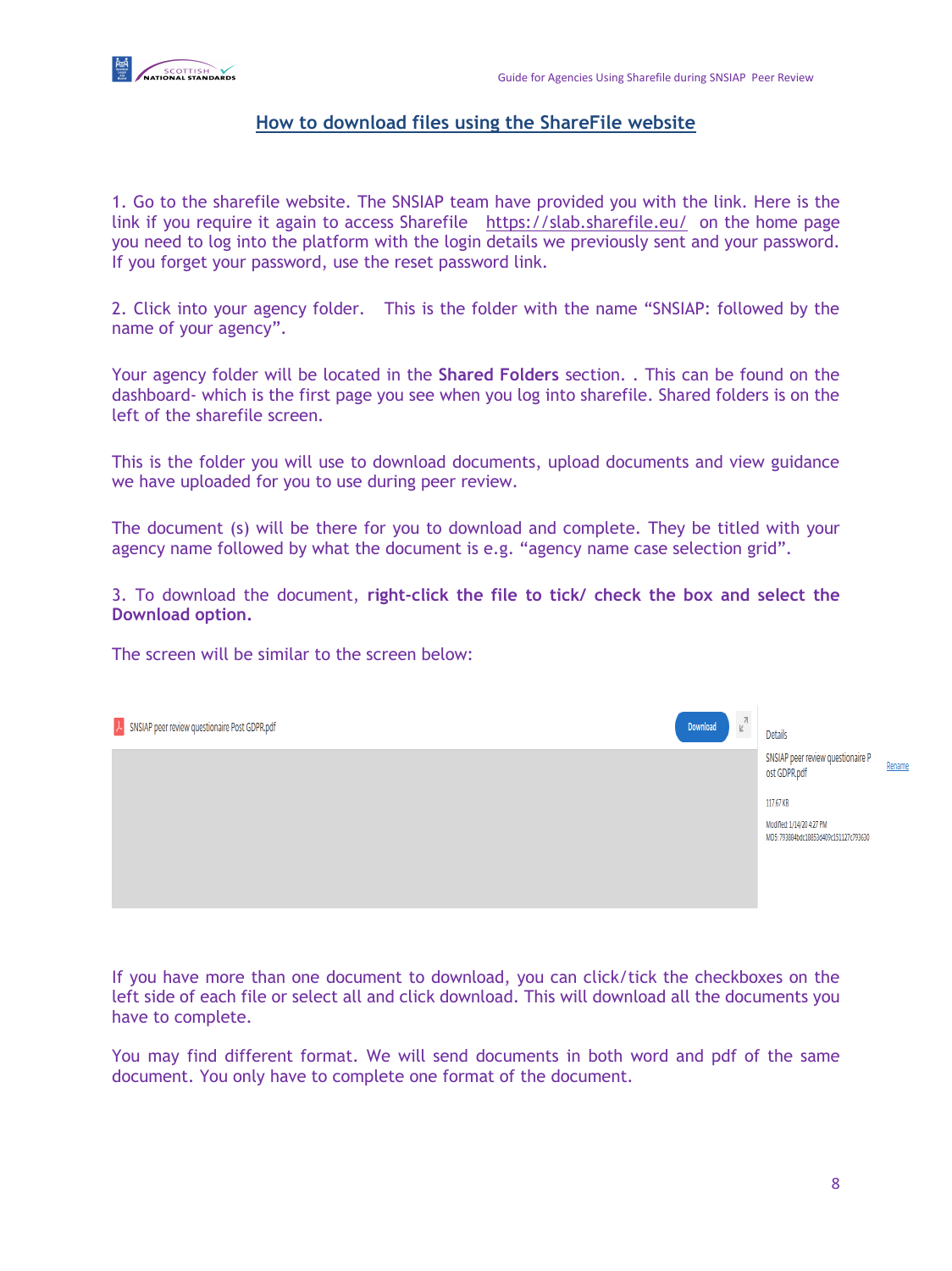

| <b>Select All</b>      |                        |
|------------------------|------------------------|
| <b>DOC</b>             | ∼                      |
| SNSIAP peer review que | SNSIAP peer review que |
| 270 KB                 |                        |

# Files from Donald Makin at The Scottish Legal Aid Board

4. The file(s) will be downloaded to your computer. Depending on your browser settings, you may be prompted to select where files should be downloaded to.

Once downloaded, you should complete the documents by the deadline provided and upload them to sharefile. Please upload these in the original format of the document. The instructions on how to upload the documents are below.

Sharefile will issue an automatic email update to the SNSIAP team once you have downloaded and uploaded documents to your agency folder to alert the team. You do not need to send a separate email to inform the team you have completed the documents.

If you do miss the deadline on your timetable, the link will expire and you should contact the SNSIAP team by email or telephone to discuss this.

If you have any queries or have technical issues by emailing [snsiap@slab.org.uk](mailto:snsiap@slab.org.uk)

**Please do not reply to the sharefile email direct with any queries. The snsiap email address should be used snsiap@slab.org.uk**

**Please do not email documents to the team- all documents must be uploaded to sharefile. If you do email documents you will be asked to upload these to sharefile.**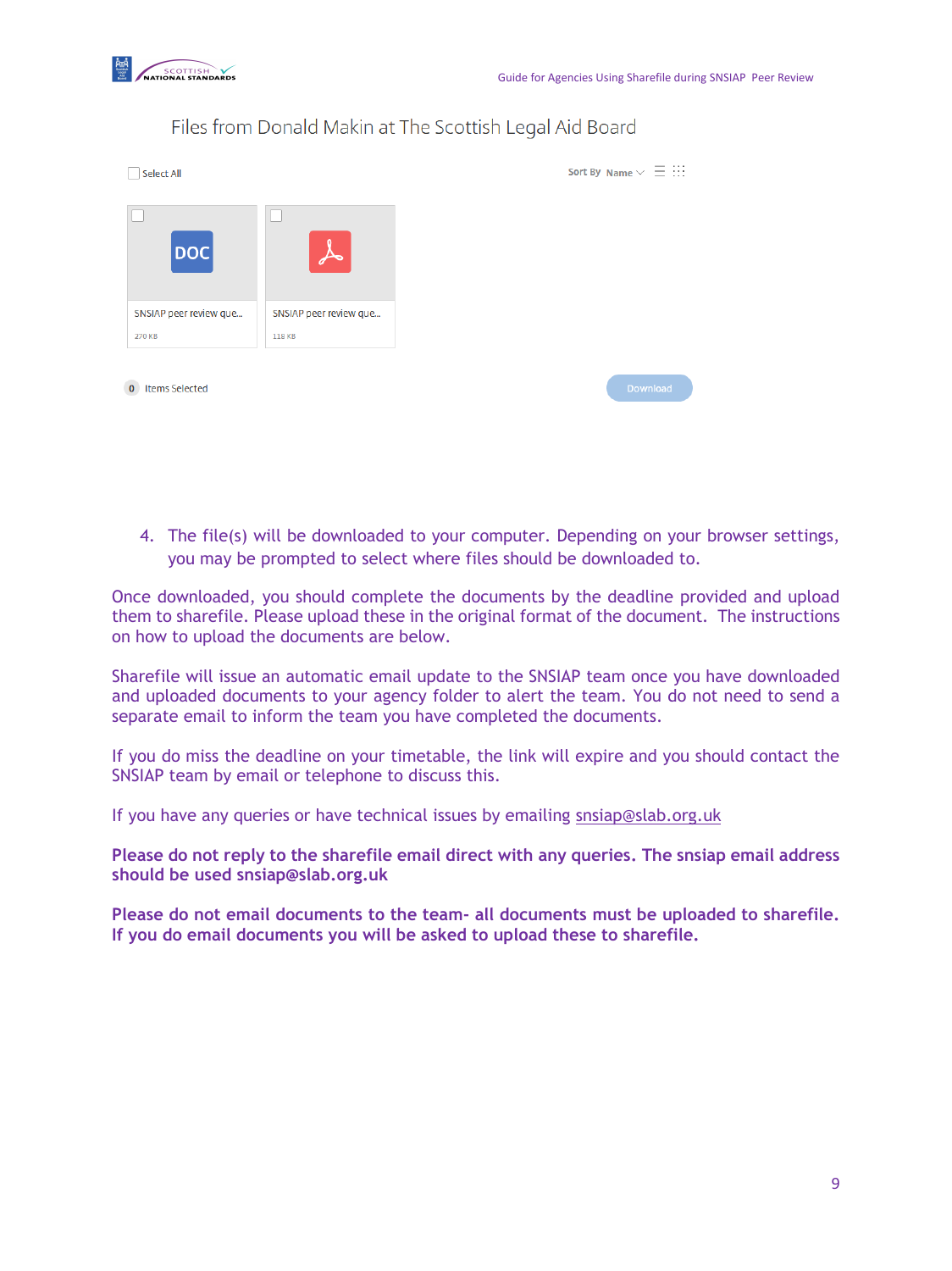

# <span id="page-9-0"></span>**Uploading to Sharefile**

There are two options or methods to upload once the documents are completed or when you have to upload your case file.

You can:

- upload by clicking the link in the Sharefile email
- Or upload by logging in via the Sharefile website.<https://slab.sharefile.eu/>

#### **How to upload files when your agency receives a Sharefile email**

We will usually issue a reminder to agencies to ask them to upload completed documents and this will contain a link to upload the documents.

The way you upload from the email is similar to downloading- you click on the blue button to upload to your agency folder. Further instructions are below.

1. Click the link located in the email from the SNSIAP team requesting files. This may have a expiry date, like the email for download, to provide you with a deadline to upload the files.



Powered By Citrix ShareFile 2020

- 2. You will be asked to enter your log in details and password.
- 3. On the screen that appears, drag and drop the files you wish to upload from your computer folder or desktop to the box on the screen.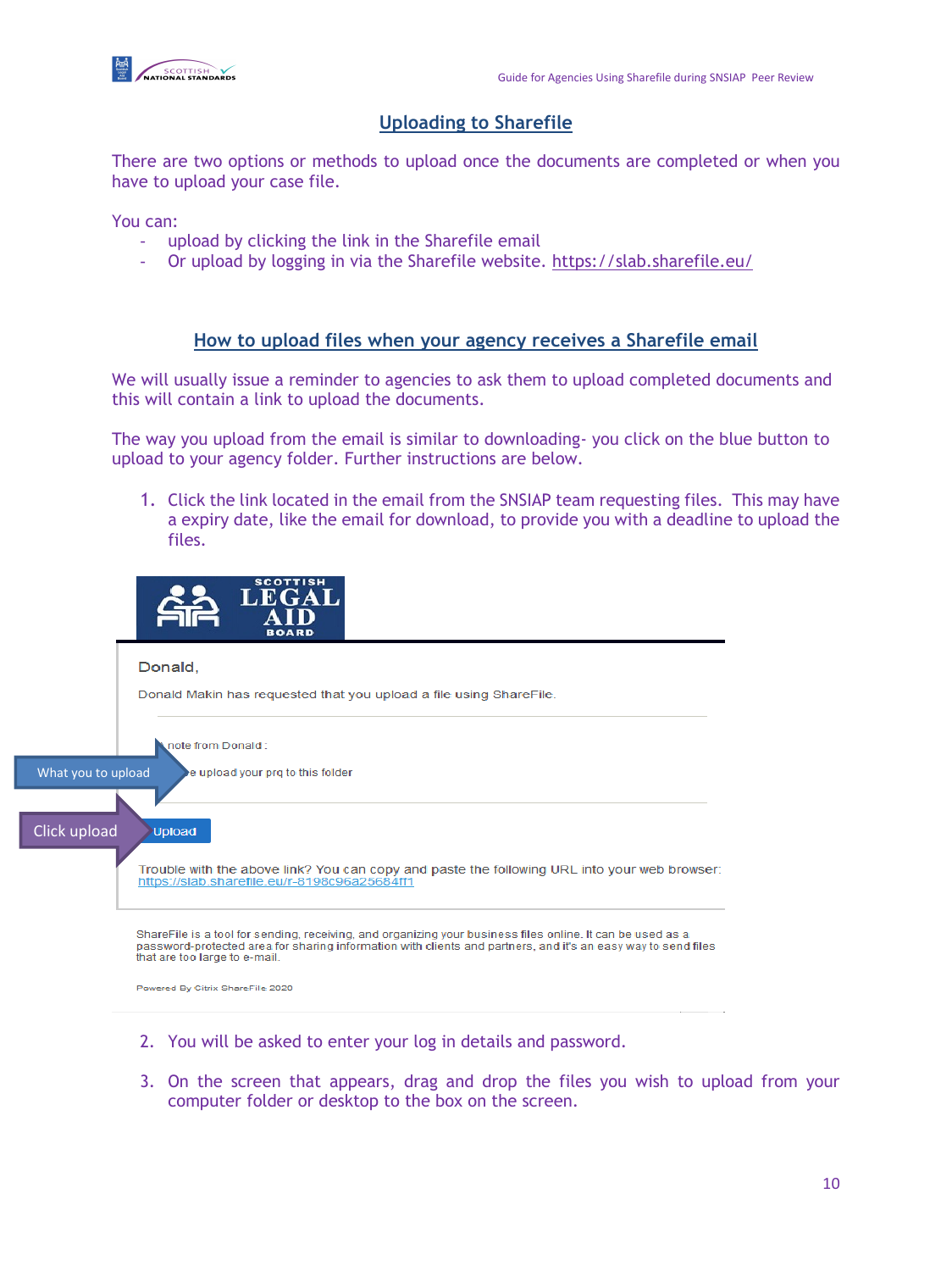

#### **If uploading case files….**

If you are uploading case files you should have put all your individual case files into one folder for each topic and zip this one file (please see the guide on how to zip files). Each case file must be clearly labelled with the case reference and each document in the file clearly labelled with the case number and what the document is. The file for each topic should read for example "agency name money and debt files".

Please see our top tips for upload for further guidance on what to upload in the case files. If you have any queries on zipping or what to upload, please contact us via email [snsiap@slab.org.uk](mailto:snsiap@slab.org.uk)

**Please do not reply to the sharefile email direct. The snsiap email address should be used.**

4. When you've placed all files you wish to upload in the box, click **Upload.** 

This message may appear. On your sharefile it may be blue:



If you do not see this message as you can still see files have been uploaded.

You should now see the files have been uploaded:

| $Name$ $A$                                           | Size | Uploaded                | Creator | $ -$<br>$-$<br>$ -$ |
|------------------------------------------------------|------|-------------------------|---------|---------------------|
| Peer review timetable draft new format ADVICEPRO.pdf |      | 240 KB 4:39 PM D. Makin |         |                     |

It can take time to upload depending in the number of files and your broadband speed. Please allow sufficient time if uploading a high volume of case files. Try to begin uploading before the deadline day to allow sufficient time to upload. If you zip files before upload this can make uploading quicker. Please refer to the guidance on zipping files- this is available in your Sharefile folder.

If you encounter any error messages, please contact [snsiap@slab.org.uk](mailto:snsiap@slab.org.uk) with a copy of the error message. **Please do not reply to the sharefile email direct. The snsiap email address should be used to report errors.** 

Our SNSIAP team or Slab IS dept. will then contact you to help rectify this error. Do not try to fix the error yourself- Slab run the platform and will provide the necessary IT support where they can for sharefile.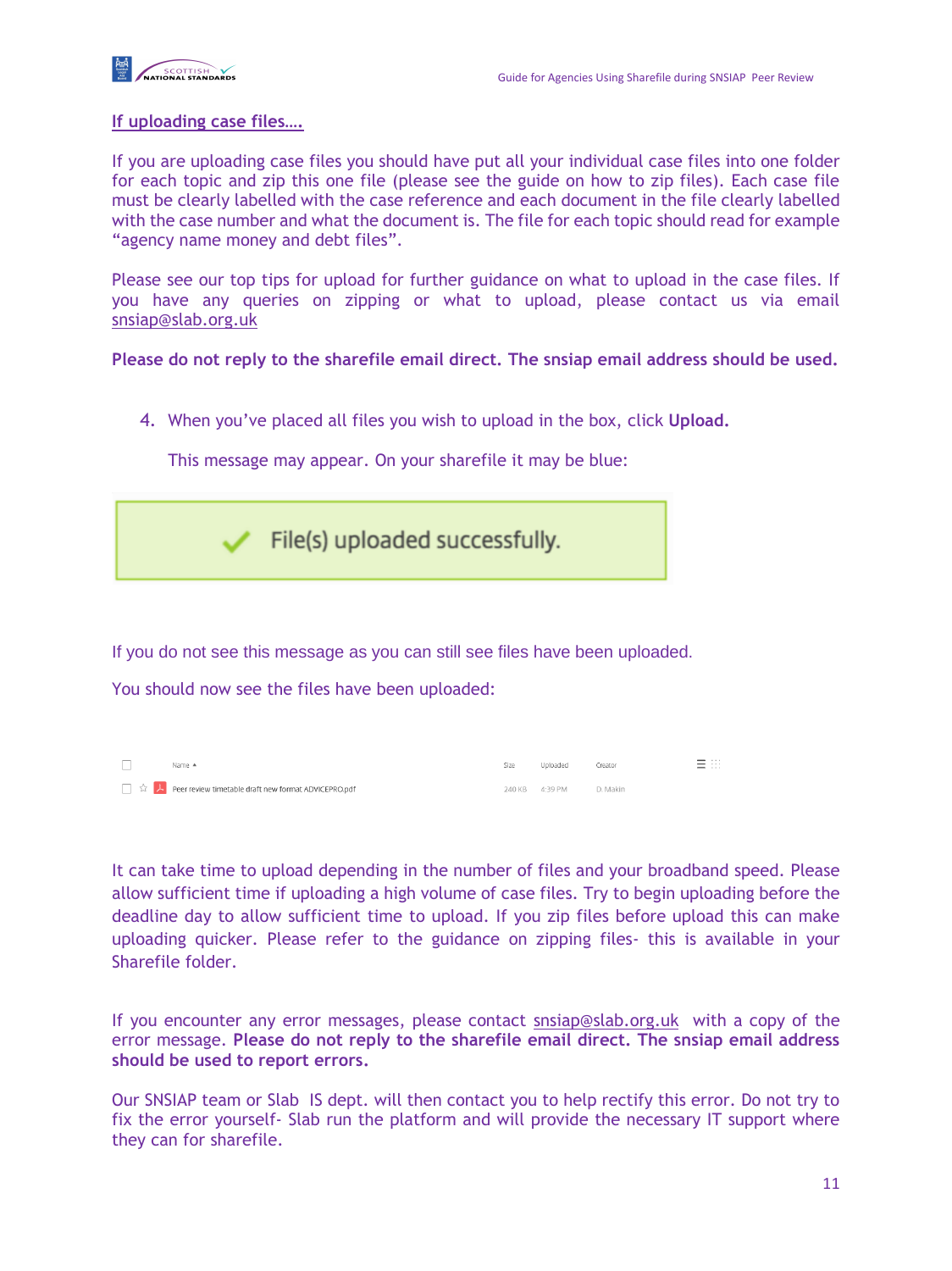

## <span id="page-11-0"></span>**How to upload files using the Sharefile website**

1. Go to the sharefile website. The SNSIAP team have provided you with the link. Here is the link if you require it again to access Sharefile <https://slab.sharefile.eu/>

You need to log into the website with the user details you were previously sent.

Remember there is not one generic log in for the agency- it is your login with your own password for Sharefile and each user you added has a different login and password.

Once you are logged in, you need to access the agency folder which has been set up for your peer review.

2. Your agency folder will be located in the **Shared Folders** section. . This can be found on the dashboard- which is the first page you see when you log into sharefile. Shared folders is on the left of the sharefile screen.

This is the same folder you have used to download documents from. You have one agency folder to download from and upload to.

#### **You must click the folder to open the folder to allow you to upload into this folder. If you do not click into this folder, you will be unable to upload files.**

This folder will have the name SNSIAP: followed by your agency name.

3. Click the blue Action Button. This is the plus sign below on the right hand side of the



You must click this first- Sharefile will not allow you to drag files over and drop into the screen if you do not click this first.

4. Click on Upload.



#### If uploading case files…

If you are uploading case files you should have put all your individual case files/folder into one large sub folder for each topic and zipped this one folder (please see the guide on how to zip files). Each case file must be clearly labelled with the case reference and each document clearly labelled. The file for each topic should read for example "agency name money and debt files".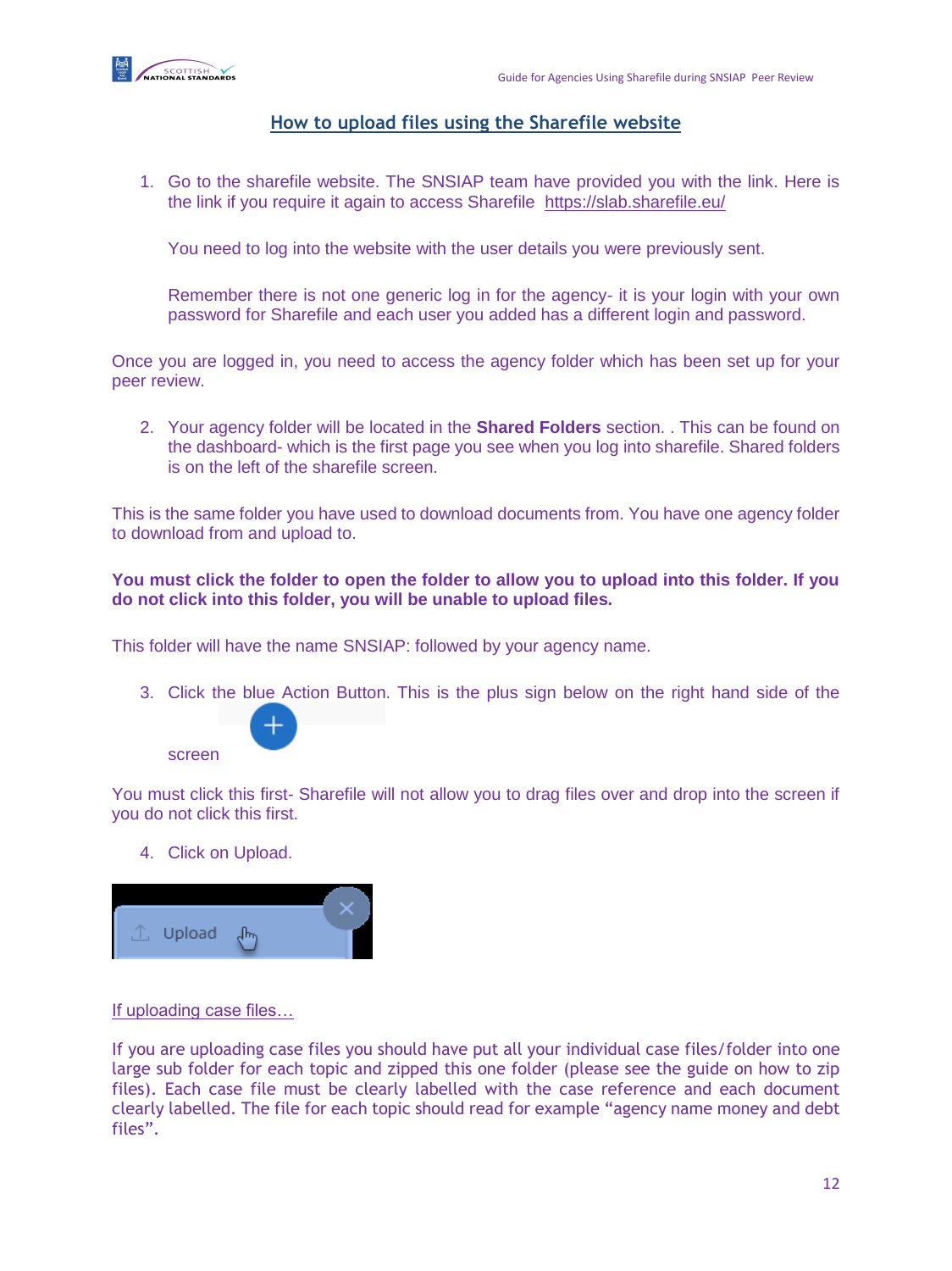

Please see our guide top tips for upload for further guidance on what to upload in the case files. If you have any queries on zipping or what to upload, please contact us via email [snsiap@slab.org.uk](mailto:snsiap@slab.org.uk)

**Please do not reply to the sharefile email direct with any queries. The [snsiap@slab.org.uk](mailto:snsiap@slab.org.uk) email address should be used.**

5. Drag these files from your computer into the Drag Files Here area, or click Browse files to select them manually. This will allow you to find the files you need to upload.



The drag files area is the area in the folder and you can put any files into this area to upload.

6. Click Upload when ready. Your files will be uploaded.





The screen which appears will be similar to the screen below- the bar may be blue: